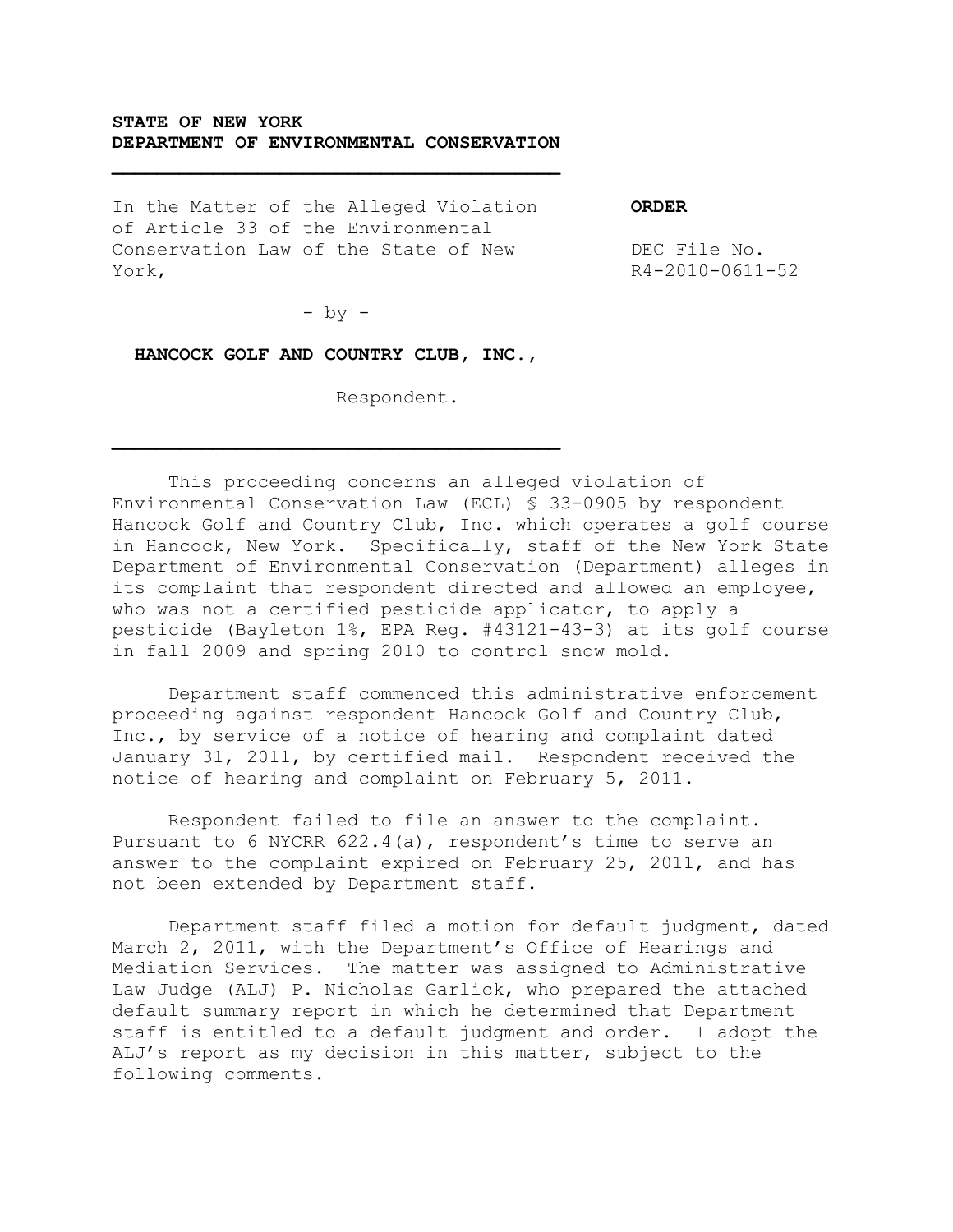With respect to the civil penalty, Department staff requested a penalty in the amount of two thousand dollars (\$2,000) in its complaint and its motion for default judgment. In calculating the amount of the civil penalty, Department staff considered such factors as the prevention of injuries to public health, property, wildlife, and the environment (see Affirmation of Jill Phillips, Esq., in Support of Motion for Default Judgment and Order, March 2, 2011, at  $\mathbb I$  9). Department staff also considered the Department's Civil Penalty Policy and Pesticide Enforcement Policy with respect to the civil penalty (see id.).

Based on the record, I conclude that the proposed civil penalty is appropriate.

In addition, Department staff requested that respondent be prohibited from allowing the application of pesticides at the golf course unless the pesticide applicator has a New York State Commercial Pesticide Applicator Certification in category 3A or 3B (ornamental and turf pest control)(see 6 NYCRR 325.16[c][1] and [2]). No need exists for me to order this requirement (see Matter of Island Landscape LCP, Corp., Order of the Assistant Commissioner, February 8, 2007, at 5). By law, respondent is required to use a properly certified applicator for the application of pesticides at its golf course. Failure to do so would constitute a violation of the applicable legal requirements.

**NOW, THEREFORE**, having considered this matter and being duly advised, it is **ORDERED** that

- I. Pursuant to 6 NYCRR 622.15, Department staff's motion for a default judgment is granted.
- II. Respondent Hancock Golf and Country Club, Inc., is adjudged to be in default and to have waived its right to a hearing in this proceeding. Accordingly, the allegations against respondent, as set forth in Department staff's complaint, are deemed to have been admitted by respondent.
- III. Respondent is adjudged to have violated ECL § 33-0905.
- IV. Respondent Hancock Golf and Country Club, Inc., is assessed a civil penalty in the amount of two thousand dollars (\$2,000). The civil penalty is due and payable within thirty (30) days after service of this order upon respondent. Payment of the civil penalty shall be by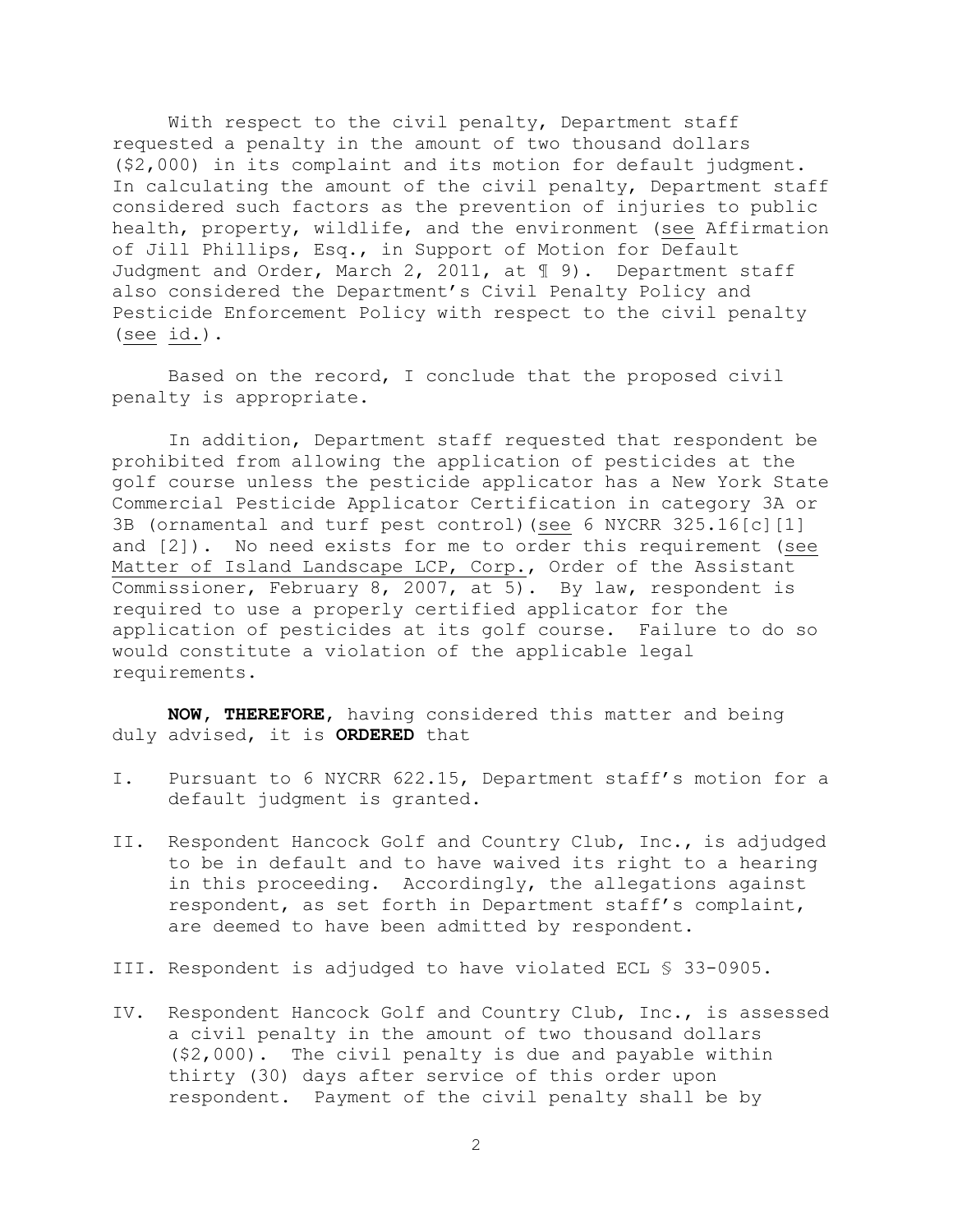cashier's check, certified check, or money order drawn to the order of the New York State Department of Environmental Conservation and mailed or hand delivered to:

Jill Phillips, Esq. Assistant Regional Attorney NYSDEC, Region 4 1130 North Westcott Road Schenectady, NY 12306

- V. All communications from respondent to the Department concerning this order shall be directed to Jill Phillips, Esq., at the address set forth in paragraph IV of this order.
- VI. The provisions, terms and conditions of this order shall bind respondent Hancock Golf and Country Club, Inc., and its agents, successors, and assigns in any and all capacities.

For the New York State Department of Environmental Conservation

/s/  $By:$ 

> Joseph J. Martens Commissioner

Dated: April 5, 2011 Albany, New York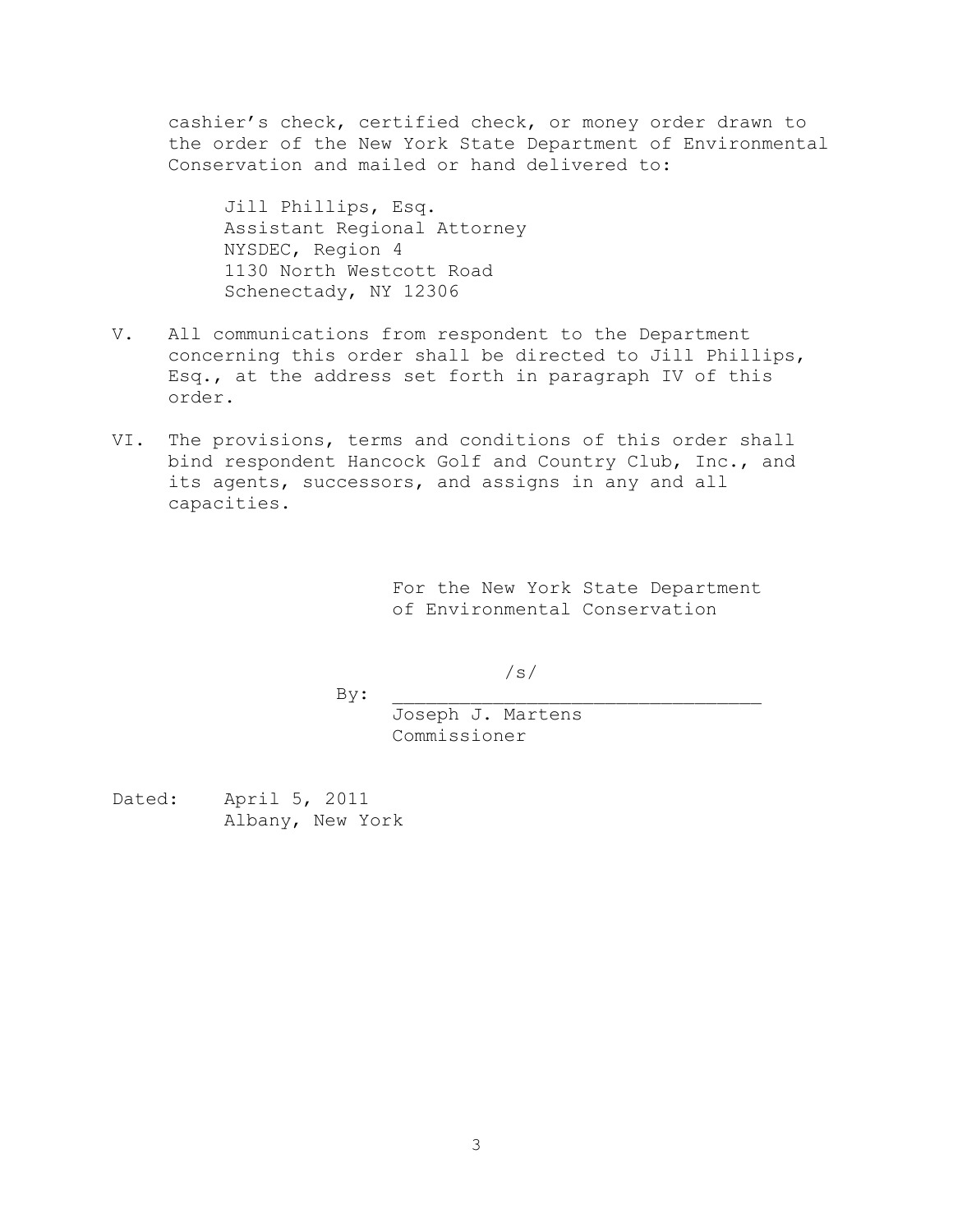# **STATE OF NEW YORK DEPARTMENT OF ENVIRONMENTAL CONSERVATION**

In the Matter of Alleged Violation of Article 33 of the Environmental Conservation Law, of the State of New York,

 Default Summary **Report** of the contract of the contract of the Report of the contract of the contract of the contract of the contract of the contract of the contract of the contract of the contract of the contract of the contract of the

 $\mathcal{L} = \{ \mathcal{L} \}$ 

 DEC File No. -by- R4-2010-0611-52

 **HANCOCK GOLF AND COUNTRY CLUB, INC.,**

Respondent.

Staff of the Department of Environmental Conservation ("DEC Staff") commenced this administrative enforcement proceeding by serving a notice of hearing and complaint upon Hancock Golf and Country Club, Inc. ("respondent") at 522 Golf Course Road, Hancock, New York (the "site"). The complaint alleged the respondent violated Environmental Conservation Law ("ECL") section 33-0905, by directing and allowing an employee, who was not a certified pesticide applicator, to apply a pesticide (Bayleton 1%, EPA Reg. #43121-43-3) at the golf course in the Fall of 2009 and the Spring of 2010 to control Snow Mold.

The notice of hearing and complaint were served upon Hancock Golf and Country Club, Inc., by certified mail, return receipt requested, on February 5, 2011. Hancock Golf and Country Club, Inc., failed to file an answer to the complaint. By papers dated March 2, 2011, DEC Staff moved for a default judgment and order against the respondent pursuant to 6 NYCRR 622.15. DEC Staff mailed a copy of the default motion and supporting papers to the respondent which were received on March 15, 2011. As of the date of this default summary report, the DEC Office of Hearings and Mediation Services has not received any response from or on behalf of the respondent.

Subdivision 622.15(a) of 6 NYCRR (default procedures) provides that a respondent's failure to file a timely answer, or other specified failures to respond, constitutes a default and a waiver of a respondent's right to a hearing. Subdivision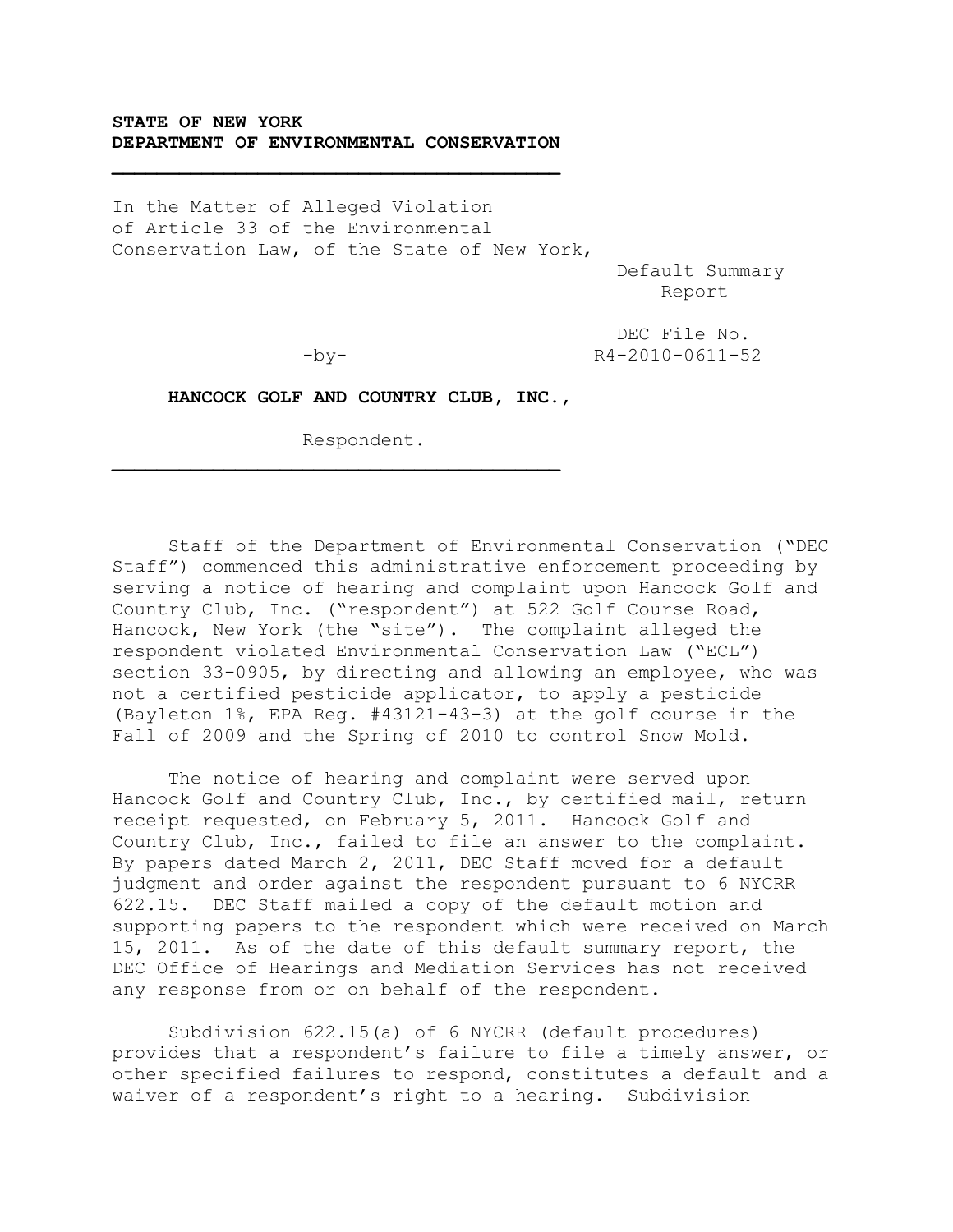622.15(b) of 6 NYCRR states that a motion for default judgment must contain: "(1) proof of service upon the respondent of the notice of hearing and complaint or such other document which commenced the proceeding; (2) proof of the respondent's failure to appear or failure to file a timely answer; and (3) a proposed order."

As stated in the Commissioner's decision and order in Matter of Alvin Hunt, d/b/a Our Cleaners (Commissioner Decision and Order, July 25, 2006, at 6), "a defaulting respondent is deemed to have admitted the factual allegations of the complaint and all reasonable inferences that flow from them [citations omitted]."

DEC Staff's default motion papers consist of the following documents: (1) a notice of motion; (2) a motion for default judgment and order; (3) the affirmation of DEC Staff counsel Jill Phillips; and (4) a cover letter. Attached to Ms. Phillips' affirmation are: (1) an affidavit of service of the notice of hearing and complaint; (2) a United States Postal Service's Track & Confirm receipt; (3) a copy of the notice of hearing and complaint; (4) a copy of a letter to the editor from the *Hancock Herald* dated May 19, 2010; and (5) a proposed order in this matter. DEC Staff's affidavit of service of the default motion shows service on March 15, 2011.

## FINDINGS OF FACT

- 1. Hancock Golf and Country Club, Inc. owns a golf course located at 522 Golf Course Road, Hancock, New York.
- 2. In the Fall of 2009 and the Spring of 2010, the respondent directed and allowed an employee, who was not a certified pesticide applicator, to apply a pesticide (Bayleton 1%, EPA Reg. #43121-43-3) at the golf course.
- 3. On February 5, 2011, a notice of hearing and complaint in this matter were served on Hancock Golf and Country Club, Inc., at 522 Golf Course Road, Hancock, NY, by certified mail, return receipt requested. The receipt was returned showing delivery of the mailing.
- 4. The notice of hearing stated that an answer must be served upon DEC Staff within twenty days of receipt of the complaint. The notice of hearing also stated that failure to timely file an answer will result in a default and a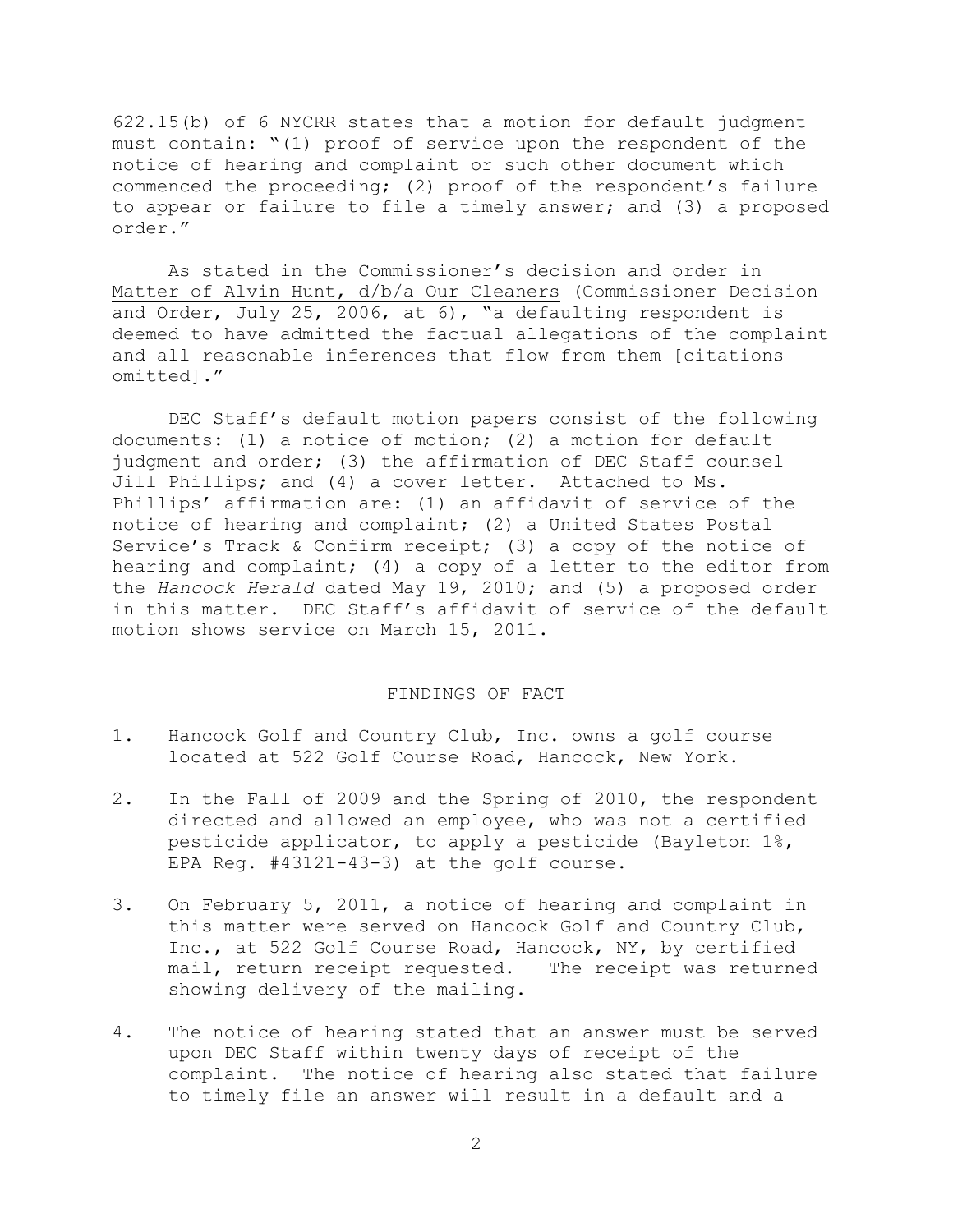waiver of the respondent's right to a hearing. The twentyday time period expired on February 25, 2011. Hancock Golf and Country Club, Inc. failed to serve an answer within the 20-day period.

5. On March 2, 2011, DEC Staff moved for a default judgment and order. The motion was served on the respondent on March 15, 2011. DEC Staff's motion papers included a proposed order.

## DISCUSSION

The notice of hearing and complaint were served upon the respondent on February 5, 2011. Respondent failed to serve an answer within the time period specified in 6 NYCRR 622.4(a) and respondent defaulted in this matter.

DEC Staff has provided proof of service upon the respondent of the notice of hearing and complaint, proof that the respondent failed to appear or file a timely answer, and provided a proposed order. Accordingly, DEC Staff has met the requirements of 6 NYCRR 622.15(a). In addition, DEC Staff has provided proof of service of the default motion upon the respondent. DEC Staff's complaint contains sufficient allegations for the Commissioner to conclude that relief may be granted for the cause of action alleged. Therefore, DEC Staff is entitled to a default judgment and order in this matter.

Ms. Phillips affirmation states that the requested civil penalty of \$2,000 is within the range authorized by ECL 71-2907 which authorizes a penalty of up to \$5,000 for the first violation of any provision of ECL article 33, or any rule or regulation promulgated thereunder. Ms. Phillips also states that the requested civil penalty amount is consistent with the Department's Civil Penalty Policy and the Pesticide Enforcement Guidance Memorandum. Based on this, it is reasonable for the Commissioner to conclude that a penalty of \$2,000 is justified in this case.

#### CONCLUSIONS

1. Respondent Hancock Golf and Country Club, Inc. was served with the notice of hearing and complaint on February 5, 2011. The respondent failed to file a timely answer and has failed to file any answer as of